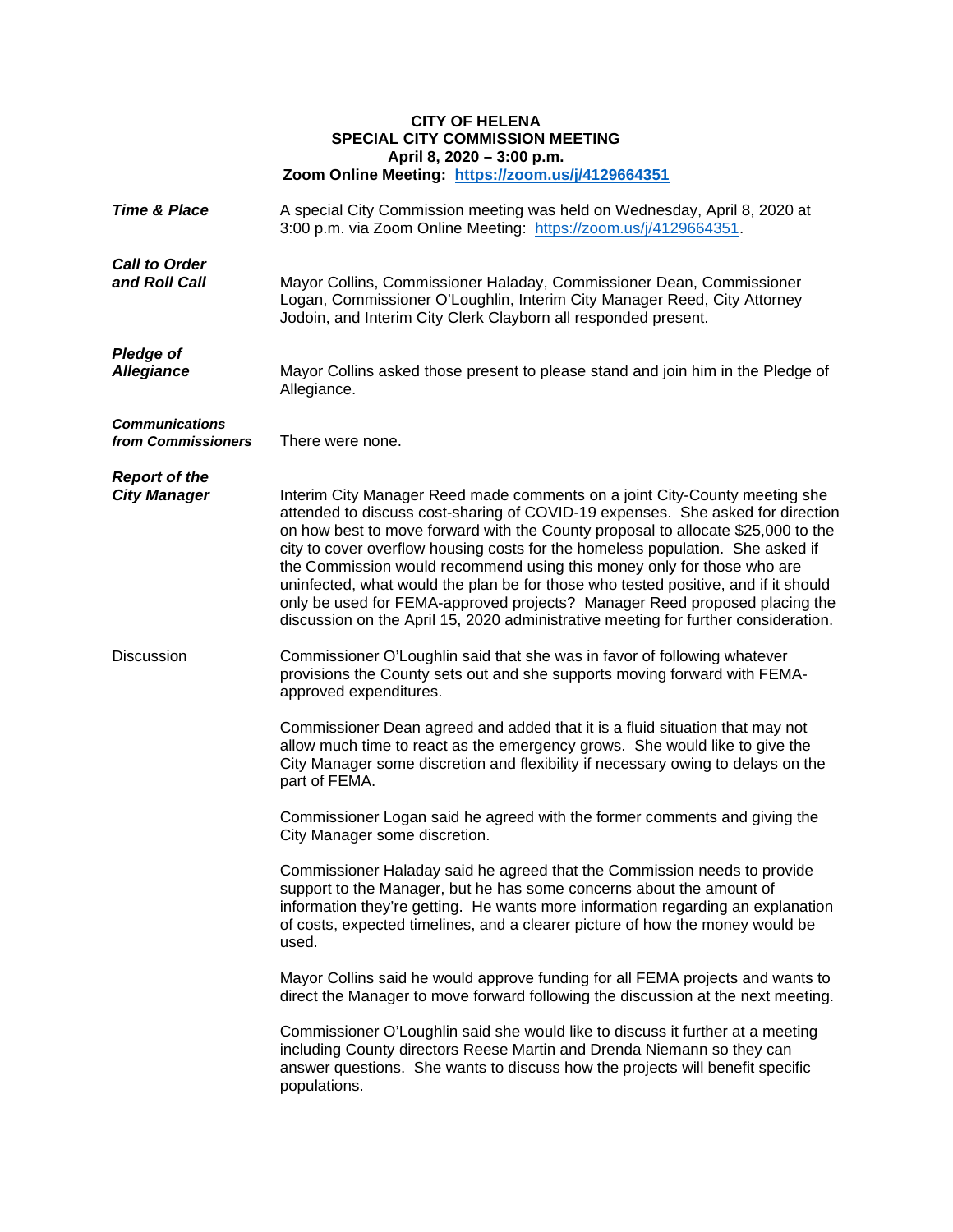Mayor Collins asked Manager Reed to invite the County representatives to a joint meeting.

Commissioner Dean asked for a broader discussion that would include other aspects of care than shelter, such as providing food and mental health care services, since non-profits can't provide all the assistance that's needed.

Mayor Collins asked for further comments; there were none. He moved to go on to the Regular Agenda.

## *Regular Agenda* A. PERMANENT CITY MANAGER RECRUITMENT – NOVAK GROUP.

Staff Report Jennifer Riechelt of the Novak Group presented project plans, including a discussion of the recruitment plan, the candidate profile, first year goals for the manager, and a community survey.

> The recruitment plan outlined places to advertise, key dates, and the interview process. They intend to use a community survey and focus groups to make the candidate profile and first year goals more complete. They will be posting the position in May, reviewing candidates in June, and doing interviews in July. City Attorney Jodoin confirmed to them that the review process can take place in a closed session because they would be discussing private and personnel issues. Ms. Riechelt described the previous process used. She said they have three press releases planned to involve and inform the community. She gave a total advertising cost of \$2,300 and said they planned to target applicants from the northwest.

She presented a preliminary list of minimum and preferred qualifications and discussed a tentative salary range based on similar positions in Montana and northwestern states. She recommended they raise the upper range to give themselves flexibility to negotiate.

She explained that the first year's goals should be created carefully since it's an accountability tool but also a means to let potential candidates better understand the City's priorities.

Discussion Commissioner Dean said she would like to include a community stakeholder panel during the interview to ask questions. Ms. Riechelt cautioned that they can incorporate it into the process but it should be clear to them that they're merely helping form a decision, not making it.

> Mayor Collins asked about the significance of the community survey. Ms. Riechelt said it's a means to ensure that community needs are brought into the process, and that it's not necessary but is a good tool.

Commission Haladay wondered if the Commission would be tasked with identifying community leaders and asked Commissioner Dean how she envisioned the process. Commissioner Dean recommended they select people deeply involved in community affairs that represent a diverse population.

Ms. Riechelt asked if anyone had feedback regarding the advertising process and budget.

Commissioner Haladay requested a due date for Commission feedback; Ms. Riechelt recommended the upcoming Friday so they could get the survey out on Monday. Mayor Collins asked how long people would have to complete it; Ms.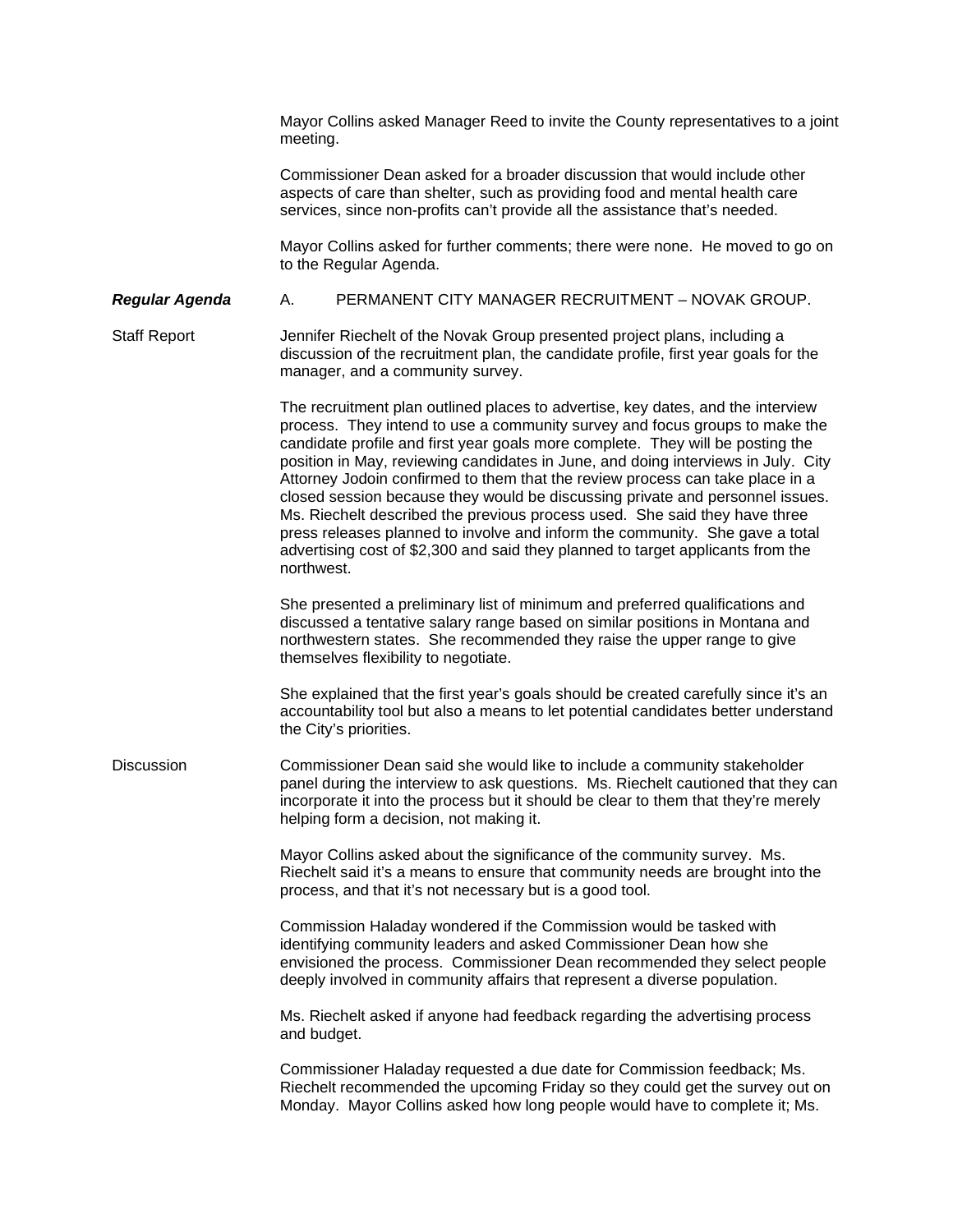Riechelt recommended two weeks. Mayor Collins inquired if the survey would apply only to City of Helena residents, or those living outside the city limits too. Ms. Riechelt said it would be beneficial to allow everyone with an interest to comment, and they could compare responses from City and outside residents.

Commissioner Logan asked what role city employees will have in the process. Ms. Riechelt said they can complete the survey and that they could involve a leadership team of department directors to be a part of the interview process. Commissioner O'Loughlin asked about the participation of lower level staff and suggested that candidates have the opportunity to interact with them in a relaxed setting, such as a tour of the community, as they could provide helpful input.

Commissioner O'Loughlin recommended that the Commission discuss the first year goals, public process, and salary among themselves rather than submitting individual feedback to Ms. Riechelt.

Ms. Riechelt suggested that the Commission should try to come to an agreement during this meeting regarding the proposed minimum and preferred qualifications and the salary range. She said they can discuss goals later in the process.

Commissioner O'Loughlin asked if the required qualifications are consistent with those of the previous recruitment process and how to handle applicants from the local community who may not have the exact minimum requirements. Commissioner Haladay asked if they can add language that broadens the scope of acceptable experience to allow people whose work experience will translate well to this position even if they don't have the exact qualifications. Ms. Riechelt said they can, but they should ensure that their experience is with similar organizations to local government. Commissioner O'Loughlin asked the other commissioners if they agreed on the idea of broadening the language. Commissioners Dean and Logan agreed that the language could be broadened as long as it still requires experience working with local government in some capacity.

Ms. Riechelt began a discussion about the proposed salary range and explained the criteria used to determine it. She recommended asking applicants for their current salary as a screening question, but pointed out the cost of living in Helena allows less flexibility than some other areas in the state. Mayor Collins asked if there were any objections or comments on the salary range; there were none.

Ms. Riechelt went through 15 first year goals, noting that since the list is lengthy it might be beneficial to expand the period to 16 months or even 24 instead of 12. There was a brief discussion of the proposed growth policy and what role the new manager would play, such as acting as an urban renewal manager. Ms. Riechelt recommended extending the timetable to 24 months in order to stress listening and learning more about Helena and the city organization before making changes.

Commissioner Haladay asked about facilitating an organization climate assessment and recommended not assigning that task to the new manager. Commissioner O'Loughlin agreed that the issue needs more discussion and the language should be more general and be geared at building strong relationships with directors and staff. Commissioner Logan recommended leaving it to the new manager to take the initiative. Ms. Riechelt said she could make the language less exact while stressing the need to assess organization culture while taking direction from the Commission.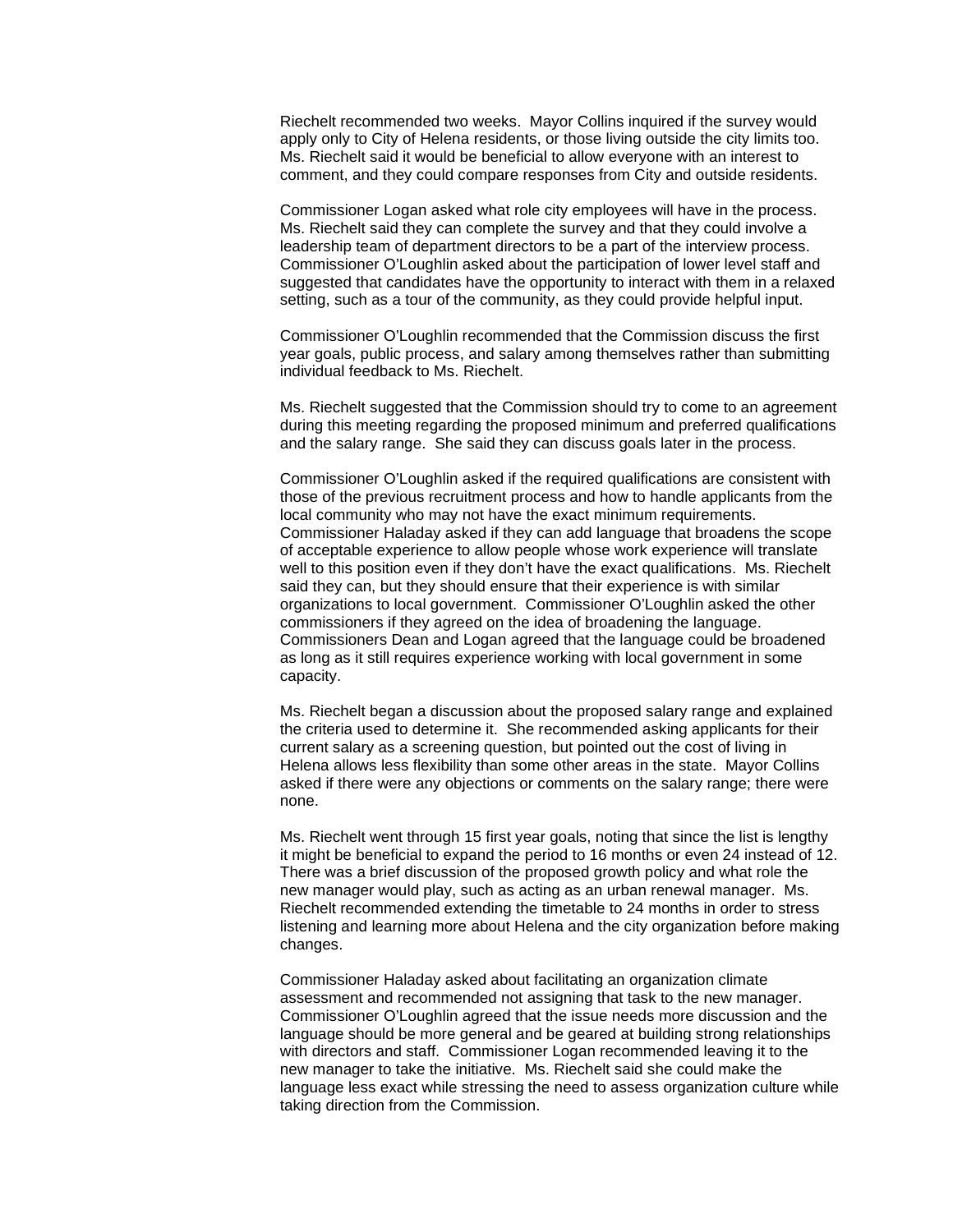Ms. Riechelt asked the commissioners to relay any suggested changes to the community survey and they will conduct focus groups to gather feedback. She plans to get the information back by early May.

Commissioner O'Loughlin initiated a discussion on the plan timeline. She asked what the review process would entail and what should be made public. Ms. Riechelt said that City Attorney Jodoin confirmed that the commission can review applicant materials as a team in a closed session. Once the top names are selected they will be made public. Interviews will be public but deliberations can be made in private.

There was a brief discussion of how many review rounds were needed and who would participate. Mayor Collins noted that bringing out 6 candidates for interviews would be very expensive and recommended using Skype interviews to narrow the final pool to 4 candidates.

Commissioner O'Loughlin asked at what point candidate names will be made public and stressed caution due to privacy concerns about current employment. Ms. Riechelt explained that she contacts candidates and gives them enough time to inform their employers of their interview plans. She also said she must provide notice that candidate deliberations will be held in executive session so candidates can opt out if they want.

Mayor Collins asked if there are further comments; there were none.

*Public Communications* Mayor Collins called for public comment on the agenda item.

Sumner Sharpe (621 Holter) noted that some private sector workers have extensive experience working with local governments and agreed that expanding the minimum qualifications to include these people will provide a better applicant pool. He agreed with Commissioner Dean's suggestion of including other stakeholders in the interview process, including members of the Helena Citizens Council (HCC), small business owners, and representatives from the non-profit sector. He recommended looking for a manger who has experience in implementing urban renewal measures, rather than an "expert." He discussed the impact that the COVID-19 pandemic is having on city finances and thought they should ask candidates how they would deal with that. He said HCC members would have comments on the Novak Group's brochure and asked who to send them to (Interim City Clerk Clayborn). Mr. Sharpe recommended that vetting should include interviews with people who know the applicant, not just relying on written references.

Ms. Riechelt confirmed that they do intensive vetting, including internet and social media searches, articles, background checks, and reference checks with specific individuals.

Mayor Collins ask for further comments from the commission and the public; there were none. He opened the discussion up for general comments.

Brian Miller (563 3<sup>rd</sup> St.) said he thinks the decision to open the municipal golf course should be reversed because the city is entering the peak phase of the pandemic, and opening the course increases the number of transmission points. He discussed an article on MSN about the measures taken in New Zealand to fight the pandemic and noted that immediate lockdown for two cycles brought the